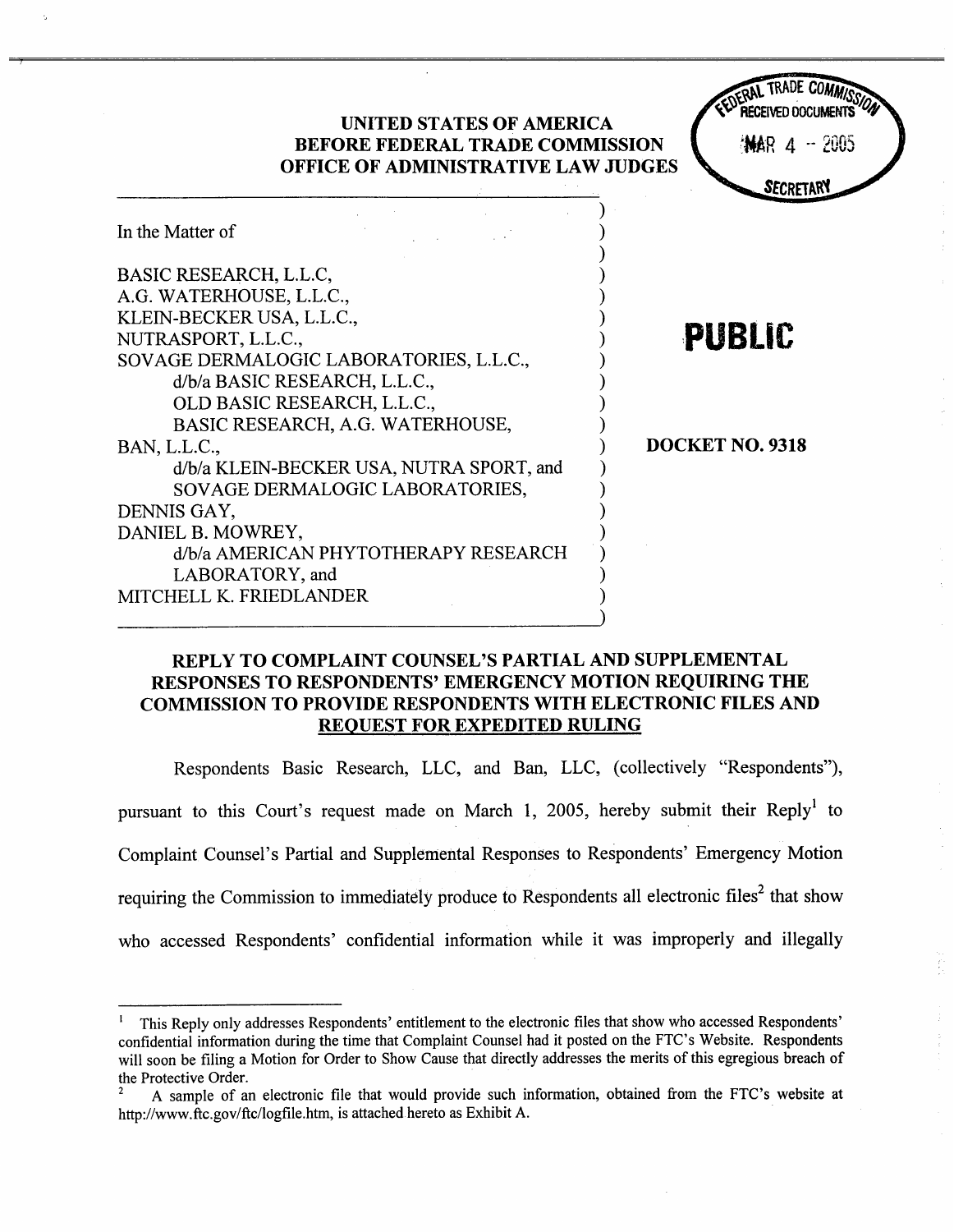posted on the FTC's website, www.ftc.gov ("FTC Website"). Due to the continuing harm that Respondents suffer with each day that passes, Respondents also respectfully request that this Court issue an Order on this matter on an expedited basis. In support thereof, Respondents state as follows:

#### INTRODUCTION AND RELEVANT BACKGROUND L.

Complaint Counsel violated the Protective Order entered in this case when Complaint Counsel posted Respondents' highly confidential information on the FTC's website. Respondents immediately brought this breach to the Court's attention on February 18, 2005, when Respondents filed their Emergency Motion Requiring the Commission to Provide Respondents with Electronic Files Showing Who Accessed Respondents' Confidential Information While It Was on the Commission's Website ("Emergency Motion"). Complaint Counsel provided a Partial Response to the Emergency Motion on February 18 , 2005 ("Partial Response") and a Supplemental Response to the Emergency Motion ("Supp. Response") (collectively, "Responses"), with supporting declarations of Laureen Kapin, Joshua Millard, and James Reilly Dolan, on February 25, 2005. On March 1, 2004, this Court invited Respondents to submit a Reply in order to address the issues raised in Complaint Counsel's Responses. We now respond.

Foremost, Complaint Counsel should not be able to take refuge in the FTC's internet privacy policy in order to shield the identities of third parties who acquired or viewed Respondents' confidential information on the FTC's website. While Respondents appreciate the FTC's professed respect for the privacy of internet users, the paramount interest here must be the protection of Respondents' confidential information as protecting third parties' privacy in this case will only elevate and enhance the harm Respondents have already suffered as a result of the

 $\overline{2}$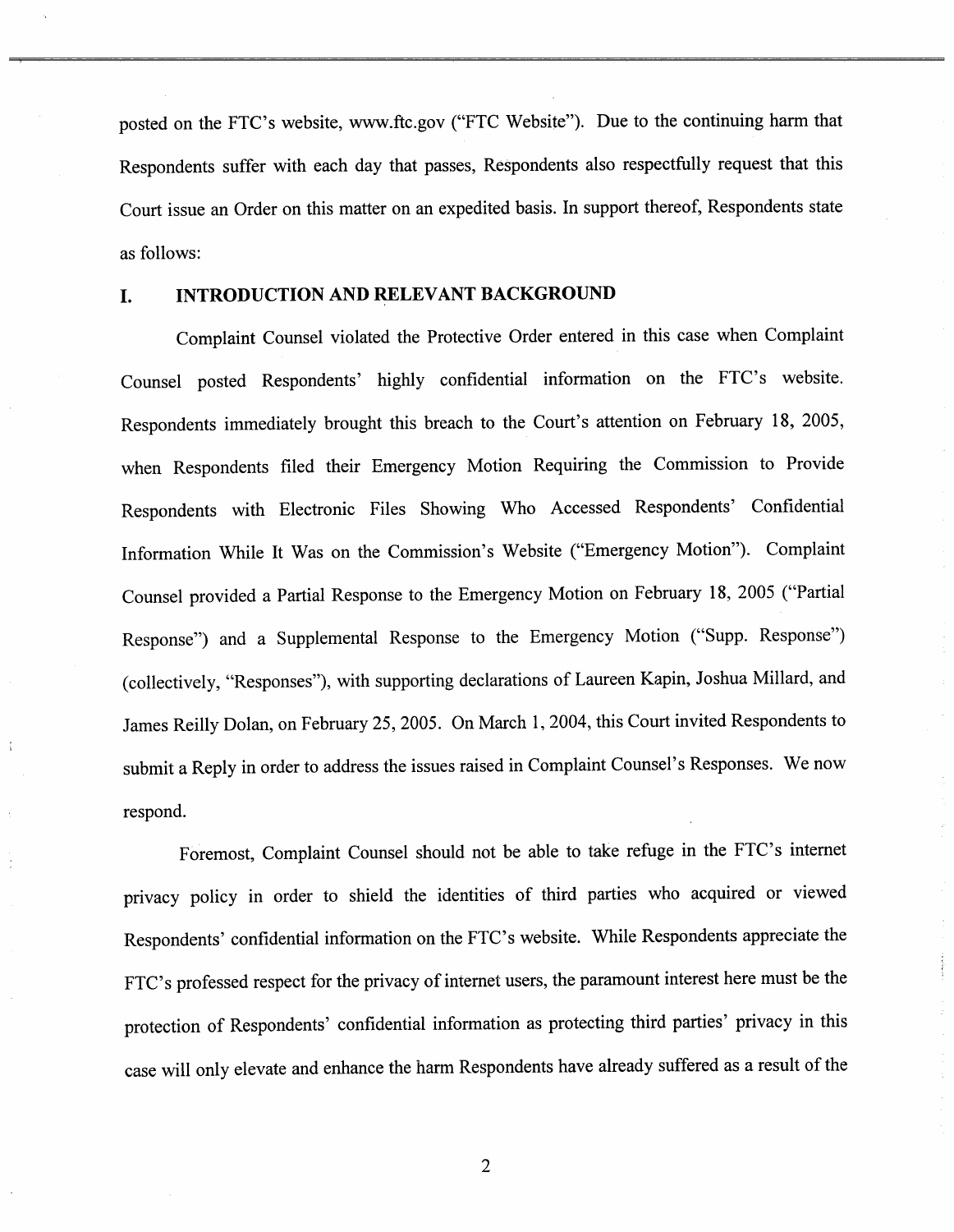FTC's wrongful disclosures.<sup>3</sup> Under the Uniform Trade Secrets Act ("UTSA"), a party who material changes its position after it acquires another's trade secrets without reason to know that they have been acquired wrongfully will not be held liable for the misappropriation. See UTSA 1(2)(ii)(C) (2005). Further, an injunction against such a person may be denied and Respondents may only be able to obtain a reasonable royalty for the continued used of their trade secrets. Id.  $\S$  2(b) (2005). Thus, Respondents have an affirmative duty to notify all persons who accessed Respondents' confidential information on the FTC's website that such information was wrongfully disclosed and is confidential. If the Court denies this Emergency Motion, people who acquired Respondents' information from the FTC's website will be able to use it with impunity as Respondents have no alternative means of discovering their identities. Accordingly, this Emergency Motion is Respondents' last and only chance to stop the misuse of their confidential information.

### II. ARGUMENT

# A. Respondents' Right to Protect Their Trade Secrets Trumps the FTC's Privacy Policy

Complaint Counsel asserts that the FTC cannot provide Respondents with the requested web logs because disclosing the identity of the people who accessed Respondents' confidential documents would violate the FTC's privacy policy.<sup>4</sup> Supp. Response, p. 4. The FTC's website contains a privacy policy that provides, in relevant part

> We (the FTC) automatically collect and store: the name of the domain and host from which you (a person who accesses the FTC website] access the Internet; the Internet protocol (IP) address of the computer you are using; the browser software you use and your

Compare Declaration of Joshua Millard, Attachment B to Supp. Response, at ¶13 (wherein Mr. Millard admitted that he "filed the Motion [Complaint Counsel's Motion for Partial Summary Decision] and its exhibits, and the Statement, in electronic files via email...") with Rule of Practice  $4.2(c)(3)$  ("the electronic copy of each such document containing in camera or otherwise confidential material shall be placed on a diskette so labeled, which shall be physically attached to the paper original, and not transmitted by e-mail") (emphasis added).

A copy of the FTC's privacy policy was attached to the Declaration of Laureen Kapin as Exhibit 2.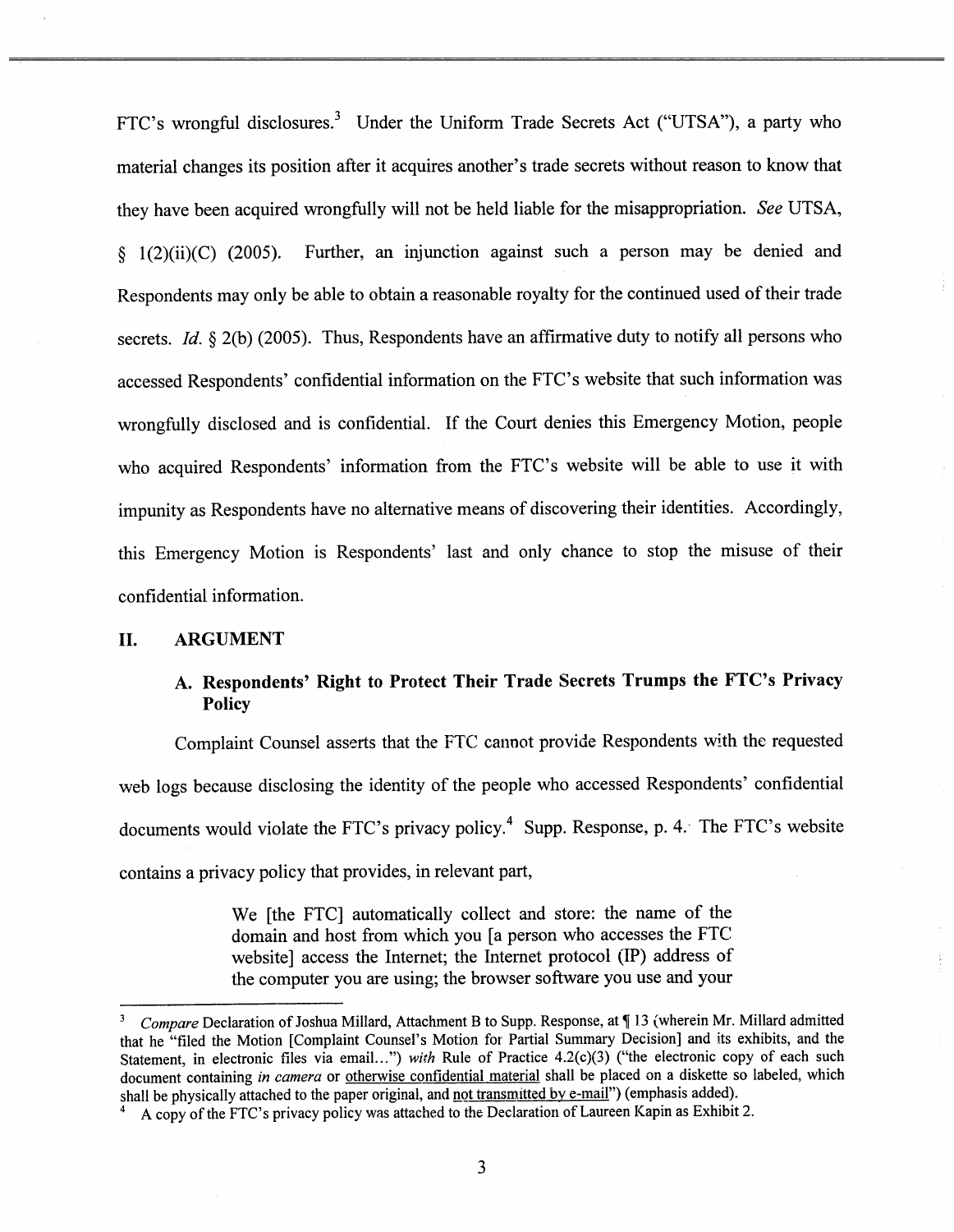operating system; the date and time you access our sites; and the Internet address of the site from which you linked directly to our sites.

We use this information only as anonymous aggregate data to determine the number of visitors to different sections of our sites to ensure the sites are working properly, and to help us make our sites more useful. We do not use it to track or record information about individuals.

This broad, aspirational statement does not vest any rights in computer users who access the FTC website. Website owners cannot be held liable for breach of contract by disclosing information in a manner contrary to the statements contained in the website's privacy policy. See Dyer  $\nu$ . Northwest Airlines Corp., 334 F. Supp. 2d 1196, 1200 (D.N.D. 2004) ("broad statements of company policy do not generally give rise to contract claims"); In re Northwest Airlines Privacy Litig., No. Civ. 04-126, 2004 WL 1278459, at \*6 (D. Minn. June 6, 2004) ("general statements of policy are not contractual"). $5$ 

After September 11, 2001, the National Aeronautical and Space Administration ("NASA") requested passenger data over a three month period from Northwest Airlines in order to conduct research on airline security. *Dyer*, 334 F. Supp. 2d at 1197. Northwest Airlines provided NASA with the requested data, which included passengers' names, addresses, credit card numbers, and travel itineraries. Id. This disclosure resulted in multiple lawsuits brought by the passengers, including eight class actions. Id. The passengers asserted that Northwest Airlines' disclosure violated their privacy rights and also constituted a breach of contract based on the statements contained in the privacy policy on the Northwest Airlines website. Id. Northwest Airlines' privacy policy provided, in relevant part, "When you reserve or purchase travel services through Northwest Airlines nwa.com Reservations, we provide only the relevant

<sup>&</sup>lt;sup>5</sup> These two cases are part of the flood of litigation that resulted when Northwest Airlines disclosed passenger data to NASA following September 11, 2001. In order to better understand the court's holding in Dyer, the facts underlying the disclosure are taken from both cases.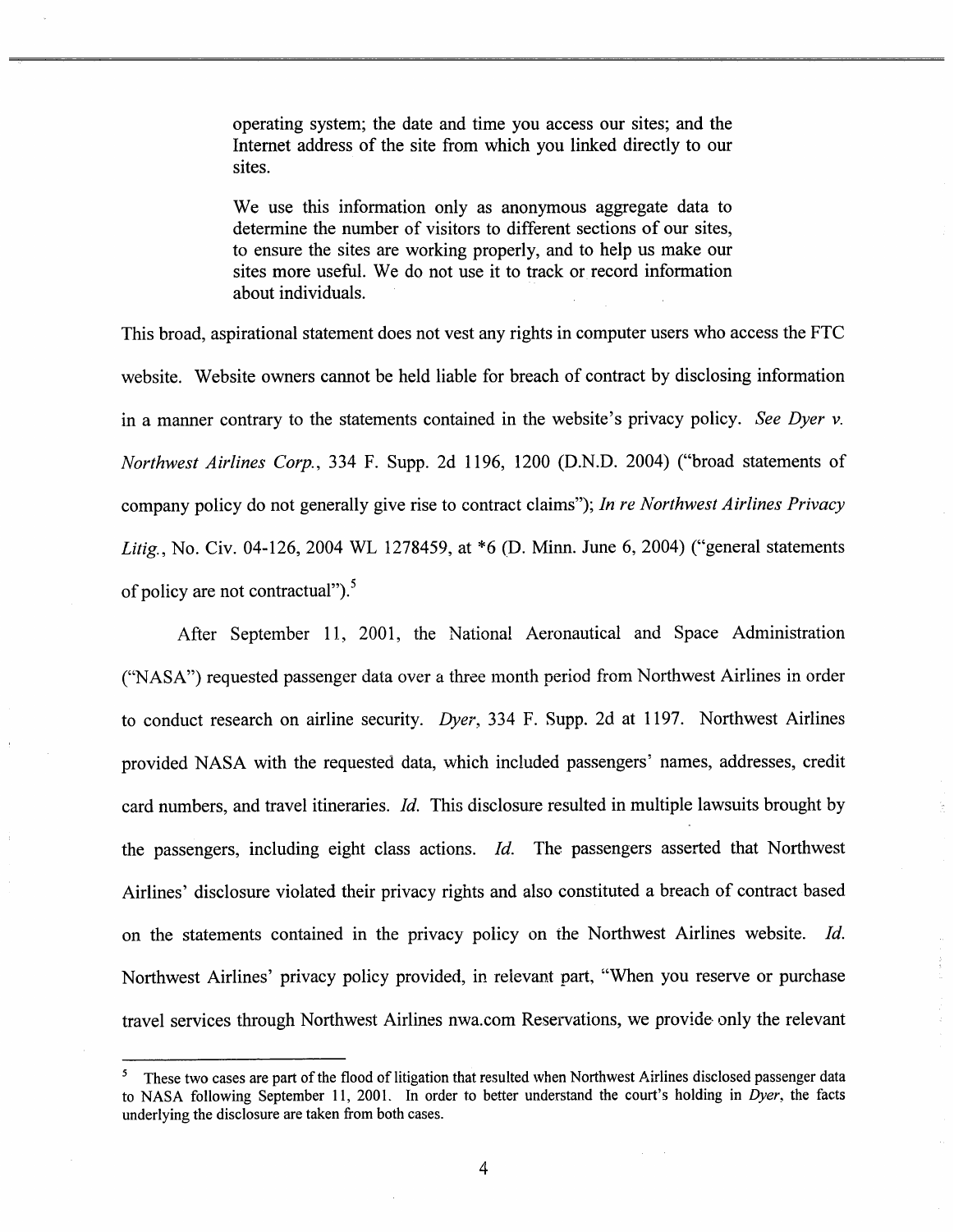information required by the car rental agency, hotel, or other involved third party to ensure the successful fulfillment of your travel arrangements." In re Northwest Airlines Privacy Litig., 2004 WL 1278459 at \* 5. The court in Dyer held that "broad statements of company policy do not generally give rise to contract claims. As such, the alleged violation of the privacy policy at issue does not give rise to a contract claim." Dyer, 334 F. Supp. 2d at 1200.

Like Northwest Airlines' privacy policy, the FTC's privacy policy does not vest any contractual or similar rights in the people who accessed Respondents' information on the FTC's website; thus, there is no legal or equitable reason to shield the identity of these people from Respondents.

# B. Lack of an In Camera Order Has No Relevance to Respondents' Request for Electronic Files

Complaint Counsel's suggestion that it be allowcd to withhold its web logs until the Court determines whether Respondents' documents merit in camera status is specious. First, whether or not the Court ultimately grants in camera status to Respondents' documents does not alter the fact that Respondents' documents are *currently* confidential under the Protective Order. Indeed, Rule of Practice  $\S 3.45(e)$  provides, in relevant part,

> If a party includes specific information that has been granted in camera status pursuant to  $\S3.45(b)$  or is subject to confidentiality protections pursuant to a protective order in any document fied in a proceeding under this part, the party shall fie two versions of the document. A complete version shall be marked "In Camera" or "Subject to Protective Order," as appropriate, on the first page and shall be filed with the Secretary and served by the party on the other paries in accordance with the rules in this part.

care and the

(emphasis added). Complaint Counsel's embossment of "Subject to Protective Order" on the cover pages to its Motion for Summary Decision and related exhibits indicates that Complaint Counsel understood this Rule and its applicability to Respondents' materials. Thus, Complaint Counsel always understood that Respondents ' documents were confidential. Had Complaint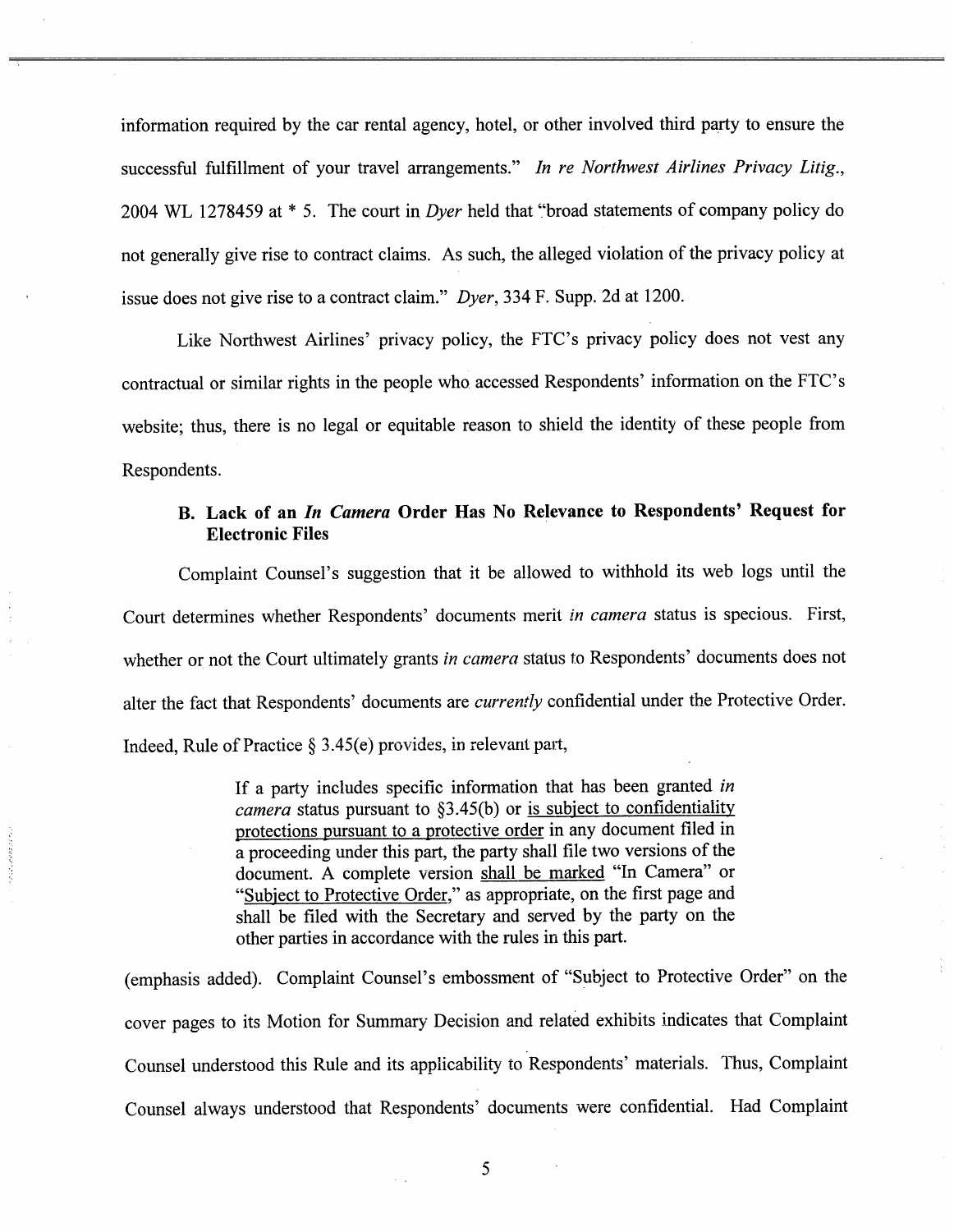Counsel believed otherwise, it would not have filed its Motion for Summary Decision with the legend: "Subject to Protective Order." Nor is it inevitable that Respondents' documents will ever become public because the parties are currently in the process of negotiating factual stipulations that may eliminate the need for these documents to be introduced into evidence which would then negate any need for an in camera order.

In *Trans Union*, while the FTC did indicate that the respondents in that case should have sought in camera treatment of confidential materials at the time they filed their opposition to the FTC's motion for summary decision, the FTC did not allow a unilateral disclosure of respondents' confidential information. See In re Trans Union Corp., No. 9255, 1993 FTC LEXIS 310, at \*6 (Nov. 3, 1993). To the contrary, the FTC specifically recognized "the serious issues underlying the protection of confidential commercial or financial information[,] the disclosure of which could cause 'clearly defined serious injury'...." *Id.* at \*5, n.4. Because of the "scrious injury" that can result from the disclosure of a party s confidential information, the Commission remanded the respondents' motion for in camera treatment to the Administrative Law Judge assigned to the case for consideration of the merits of the respondents' motion. Id. at \*6. In no way does Trans Union hold that Respondents' failure to seek in camera status of materials submitted "in evidence" as exhibits to a motion for summary decision or opposition thereto grants Complaint Counsel carte blanche to disclose the confidential information to whomever it pleases. Rather, Trans Union indicates that, while a respondent should seek in camera status of materials that are to be offered into evidence, failure to do so does not necessarily waive the respondent's right to seek such protective status at a later time.

In Dura Lube, respondents sought in camera treatment for the non-public version of Complaint Counsel's motion for partial summary decision and accompanying memorandum of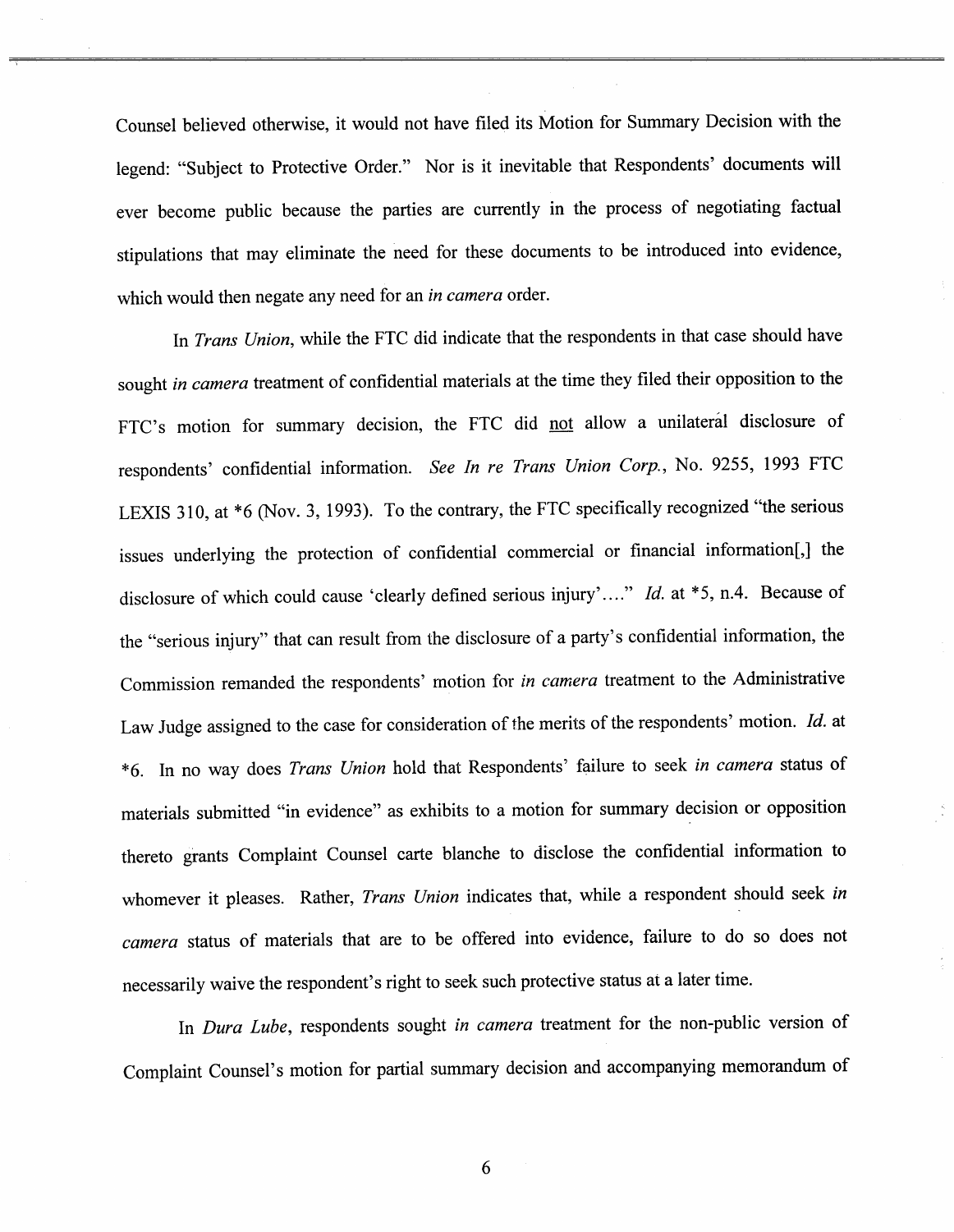law and exhibits, and portions of respondents' opposition to the motion for partial summary decision with corresponding exhibits. See In re Dura Lube Corp., Docket No. 9292, Order on Requests for *In Camera* Treatment, at 5 (Dec. 23, 1999).<sup>6</sup> The Court in *Dura Lube* did not deny the respondents' request for in camera treatment of their documents due to a failure to meet the substantive requirements for *in camera* treatment. Rather, the Court found that the respondents' request for in camera treatment did not meet the requirements set forth in the Rules of Practice and in the scheduling order entered in that case. Id. at 2. Further, the Court did not deny the request with prejudice, but expressly granted respondents the ability to re-file their request for in camera treatment within a specified time in order to allow respondents the opportunity to comply with the applicable procedural rules. Id. at 5 ("Respondents shall refile their application for in camera treatment in accordance with the standards set forth in Rule 3.45(b) and this Order by January 14, 2000, or expressly withdraw their request by way of pleading.") Thus, the Court in Dura Lube did not deny respondents' request for in camera treatment based on a substantive lacking in respondents' request, and may have subsequently granted in camera treatment as requested; this Order merely required respondents to re-submit their request in the proper technical format with supporting affidavits. *Id.* 

The fact that Respondents have not yet sought an *in camera* order protecting the confidential status of their documents has no relevance to the public disclosure that has already occurred or Respondents' request for the FTC's web logs in the Emergency Motion. Further, the language of the Protective Order stating that it "governs the disclosure of information during the course of discovery" neither excuses Complaint Counsel's posting of Respondents' confidential information on the FTC Website nor provides a reason for denying Respondents' request for electronic files.

 $6$  A copy of the *Dura Lube* Order is attached hereto as Exhibit B.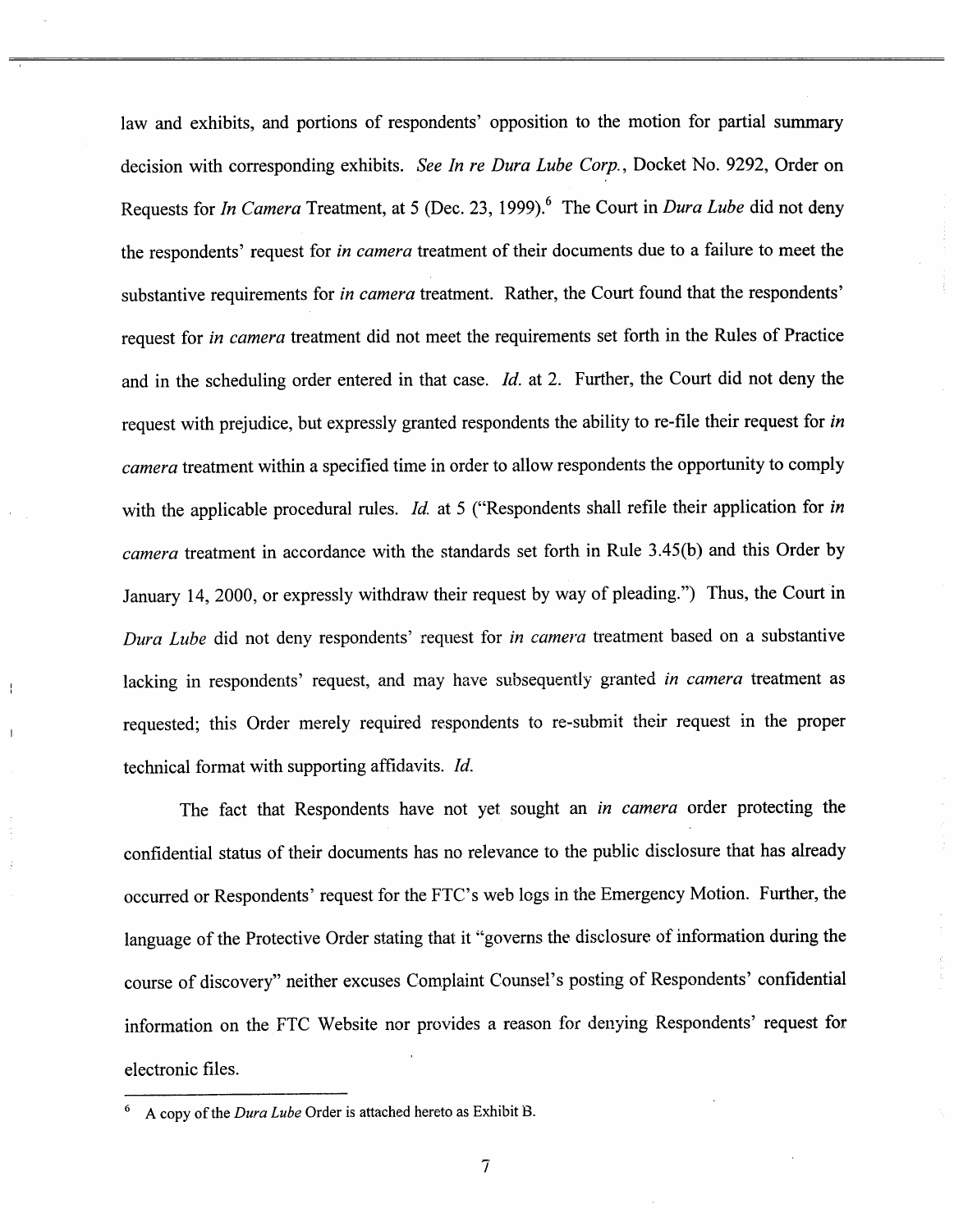# C. Diffculties in Identifying Individuals Who Accessed Respondents' Confidential Information is Not Grounds for Denying Respondents' Request for Electronic Files

Complaint Counsel also suggest that an inspection of the FTC's web logs would not be fruitful because "internet service providers maintain a large number of IP addresses that are randomly assigned. In other words, a user may have different IP addresses assigned to them each time they log on." Supp. Response, at pp. 3-4. While it is true that some users of some internet service providers ("ISP's") are randomly assigned Internet protocol ("IP") addresses each time they log on, this is certainly not the case for every user of every ISP. In fact, the FTC's own website states Generally, users who have fixed Internet connections (cable modems, private companies, etc.) have fixed IP addresses. Dial-up Internet providers usually give addresses dynamically from a pool when a user dials in to connect (such as a pool of 100 IP addresses per 800 subscribers)." See Russ Smith, The IP Address: Your Internet Identity (March 29, 1997), available at www.ftc.gov/reports/privacy3/ comments/005-cnet.htm (last accessed March 2, 2005). A copy of The IP Address: Your Internet Identity is attached hereto as Exhibit C. Any difficulties Respondents may face once they obtain the electronic files from the FTC are for Respondents to handle as they attempt to limit the harm caused by Complaint Counsel' improper disclosure of Respondents' confidential information.<sup>7</sup> The possibility that such difficulties may arise is an insufficient basis to refuse Respondents' request for the FTC's web logs.

#### II. CONCLUSION

While Respondents' trade secrets have not lost their protected status due to Complaint Counsel's public disclosure of them, Respondents have an affirmative duty to seek out all

Further, Respondents will be able to issue subpoenas to ISP's in federal district court proceedings in order to compel the ISP's to divulge the name and address associated with each iP address.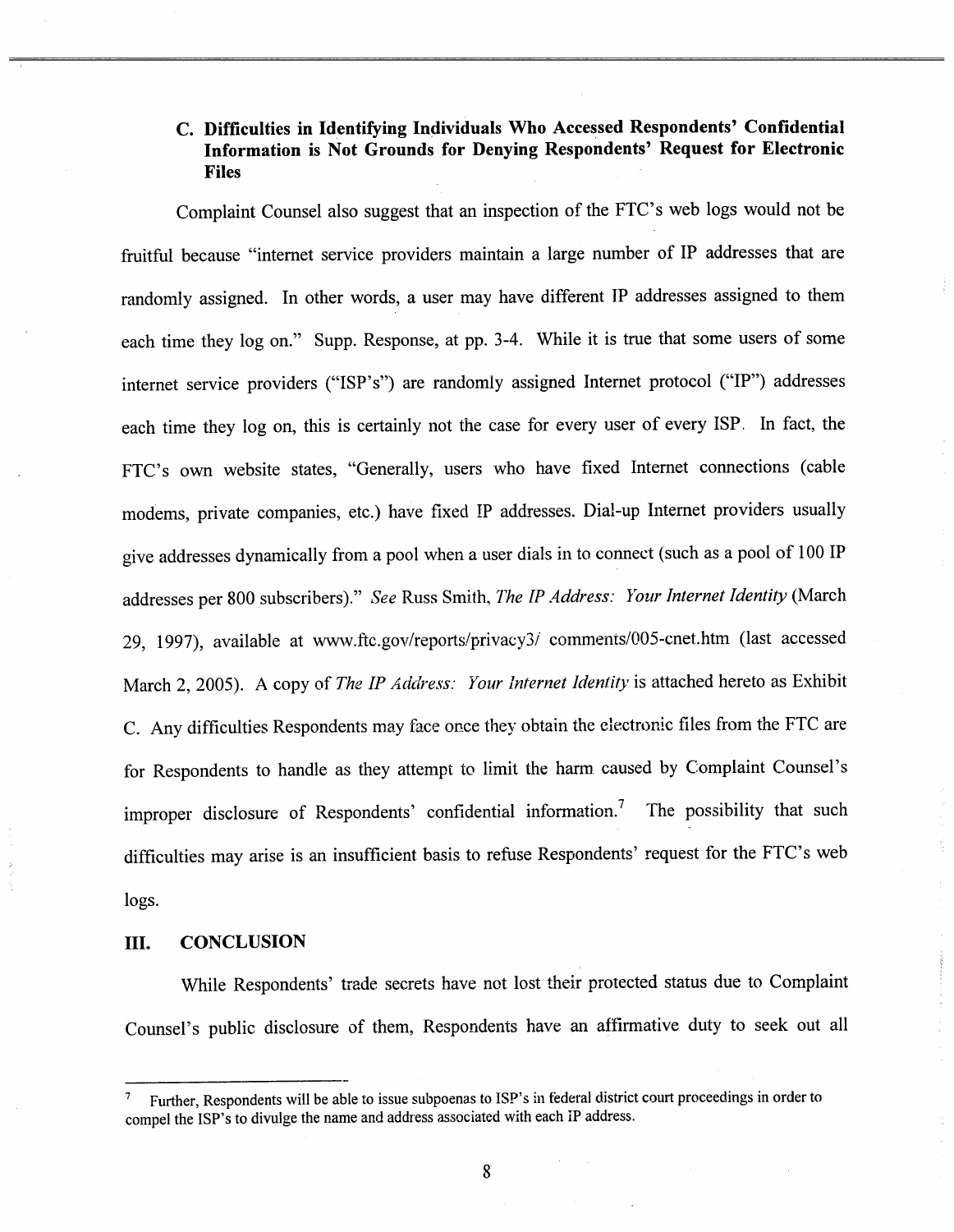persons who may have accessed their confidential information on the FTC's website and attempt to prevent any further disclosure or any misuse of that information. Respondents' sole chance of identifying persons who may possess Respondents' trade secrets lies with the FTC. Without the FTC's web logs, Respondents will never know who has and is using their confidential information and will be powerless to stop this continuing encroachment on their property rights. The FTC suggests that the privacy of third parties who viewed and/or downloaded Respondents' confidential information is paramount. Respondents beg to differ. Privacy, in this instance would not only shield a wrong, but would allow it to continue. Therefore, Respondents respectfully request that this Court grant Respondents' Emergency Motion and require the FTC to provide Respondents with electronic files that contain sufficient information to allow Respondents to identify who accessed Respondents' confidential information.

Each day that passes increases the harm suffered by Respondents, harm that can only be remedied by acting quickly and attempting to prevent third parties from using Respondents trade secrets. Therefore, Respondents also respectfully request that this Court issue an Order granting Respondents' Emergency Motion on an expedited basis.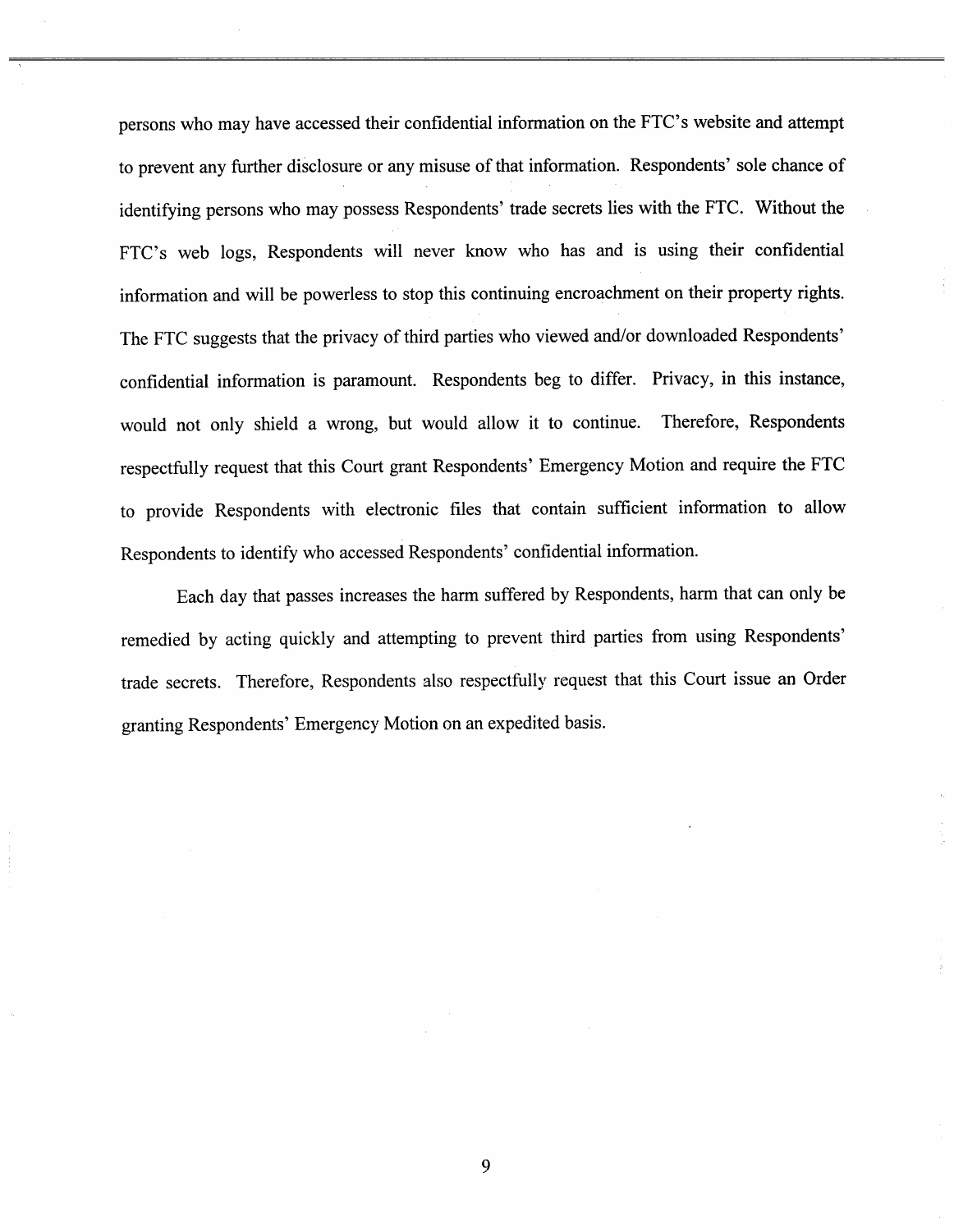Respectfully submitted,

Jeffley D. Feldman

Todd M. Malynn Gregory L. Hillyer Christopher P. Demetriades

Feldman Gale, P. Miami Center, 19<sup>th</sup> Floor 201 South Biscayne Blvd. Miami, Florida 33131 Tel: (305) 358-5001<br>Fax: (305) 358-3309 (305) 358-3309

Attorneys for Respondents Basic Research, LLC, A.G. Waterhouse, LLC, Klein-Becker USA, LLC, Nutrasport, LLC, Sövage Dermalogic Laboratories, LLC and Ban, LLC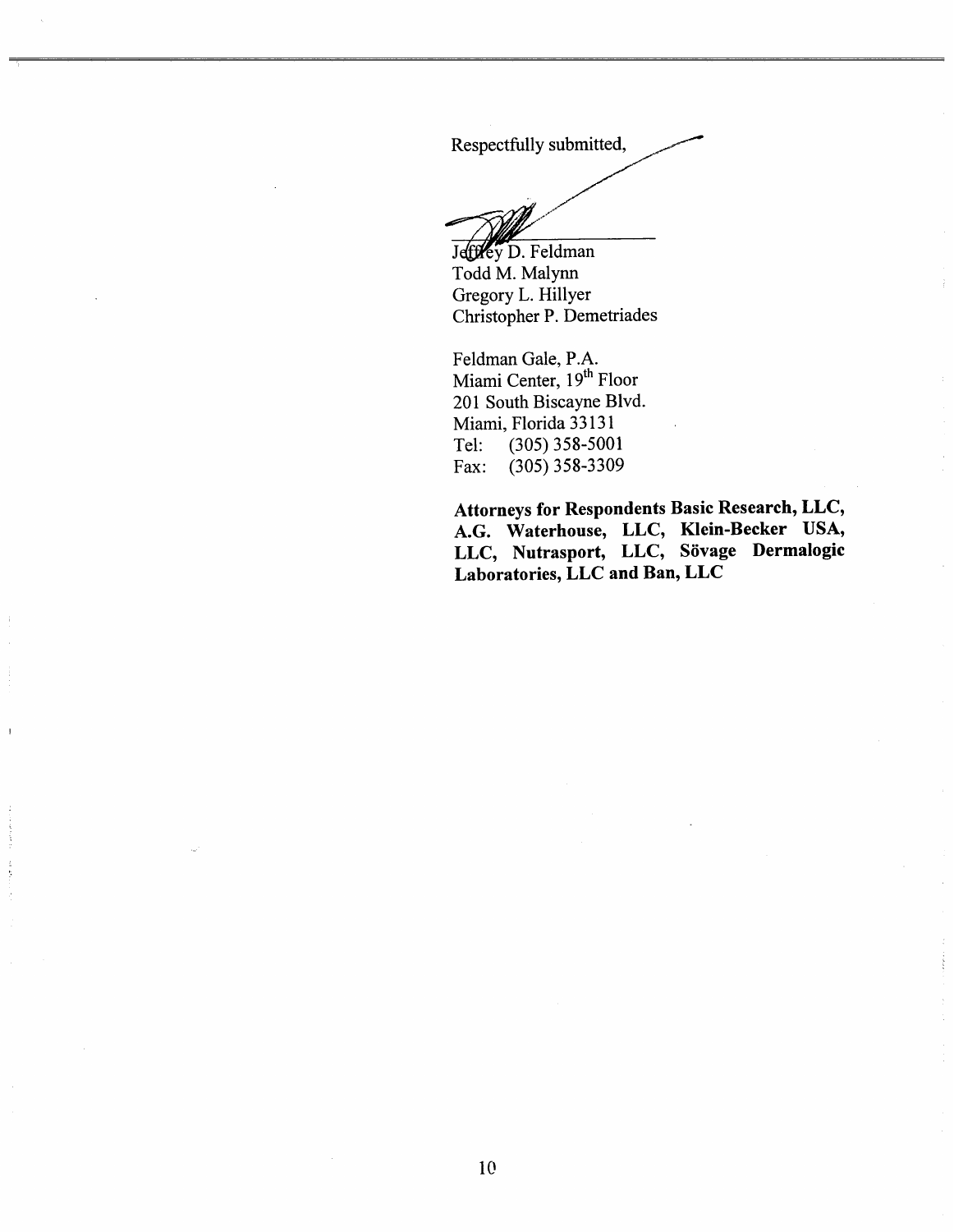#### CERTIFICATE OF SERVICE

I HEREBY CERTIFY that a true and correct copy of the foregoing was provided to the following parties this 3rd day of March, 2005 as follows:

(1) One (1) original and two (2) copies by Federal Express to Donald S. Clark Secretary, Federal Trade Commission, Room H-159, 600 Pennsylvania Avenue, N.W., Washington, D.C., 20580;

(2) One (1) electronic copy via e-mail attachment in Adobe<sup>®</sup> ".pdf" format to the Secretary of the FTC at Secretary $@$ ftc.gov;

(3) Two (2) copics by Federal Express to Administrative Law Judge Stephen J. McGuire, Federal Trade Commission, Room H-104, 600 Pennsylvania Avenue N.W., Washington, D.C. 20580;

(4) One (1) copy via e-mail attachment in Adobe $^{\circledR}$  ".pdf" format to Commission Complaint Counsel, Laureen Kapin, Joshua S. Millard, and Laura Schneider, all care of lkapin@ftc.gov, jmillard@ftc.gov; rrichardson@ftc.gov; lschneider@ftc.gov with one (1) paper courtesy copy via U. S. Postal Service to Laureen Kapin, Bureau of Consumer Protection Federal Trade Commission, Suite NJ-2122, 600 Pennsylvania Avenue, N.W., Washington, D.C., 20580;

(5) One (I) copy via U. S. Postal Service to Elaine Kolish, Associate Director in the Bureau of Consumer Protection, Federal Trade Commission, 600 Pennsylvania Avenue, N. Washington, D.C. 20580

(6) One (I) copy via Unitcd States Postal Service to Stephen Nagin, Esq., Nagin Gallop & Figueredo, 3225 Aviation Avenue, Suite 301, Miami, Florida 33131.

(7) One (I) copy via United States Postal Service to Richard Burbidge, Esq. Jefferson W. Gross, Esq. and Andrew J. Dymek, Esq., Burbidge & Mitchell, 215 South State Street, Suite 920, Salt Lake City, Utah 84111 , Counsel for Dennis Gay.

(8) One (I) copy via United States Postal Service to Ronald F. Price, Esq. , Peters Scofield Price, A Professional Corporation, 340 Broadway Centre, III East Broadway, Salt Lake City, Utah 84111 , Counsel for Daniel B. Mowrey.

(9) One (I) copy via United States Postal Servicc to Mitchell K. Friedlander, 5742 West Harold Gatty Drive, Salt Lake City, Utah 84111, Pro Se.

## CERTIFICATION FOR ELECTRONIC FILING

1 HEREBY CERTIFY that the electronic version of the foregoing is a true and correct copy of the original document being filed this same day of March  $3$ , 2005 via Federal Express with the Office of the Secretary, Room H-159, Federal Trade Commission, 600 Pennsylvania<br>Avenue, N.W., Washington, D.C. 20580. Avenue, N.W., Washington, D.C. 20580.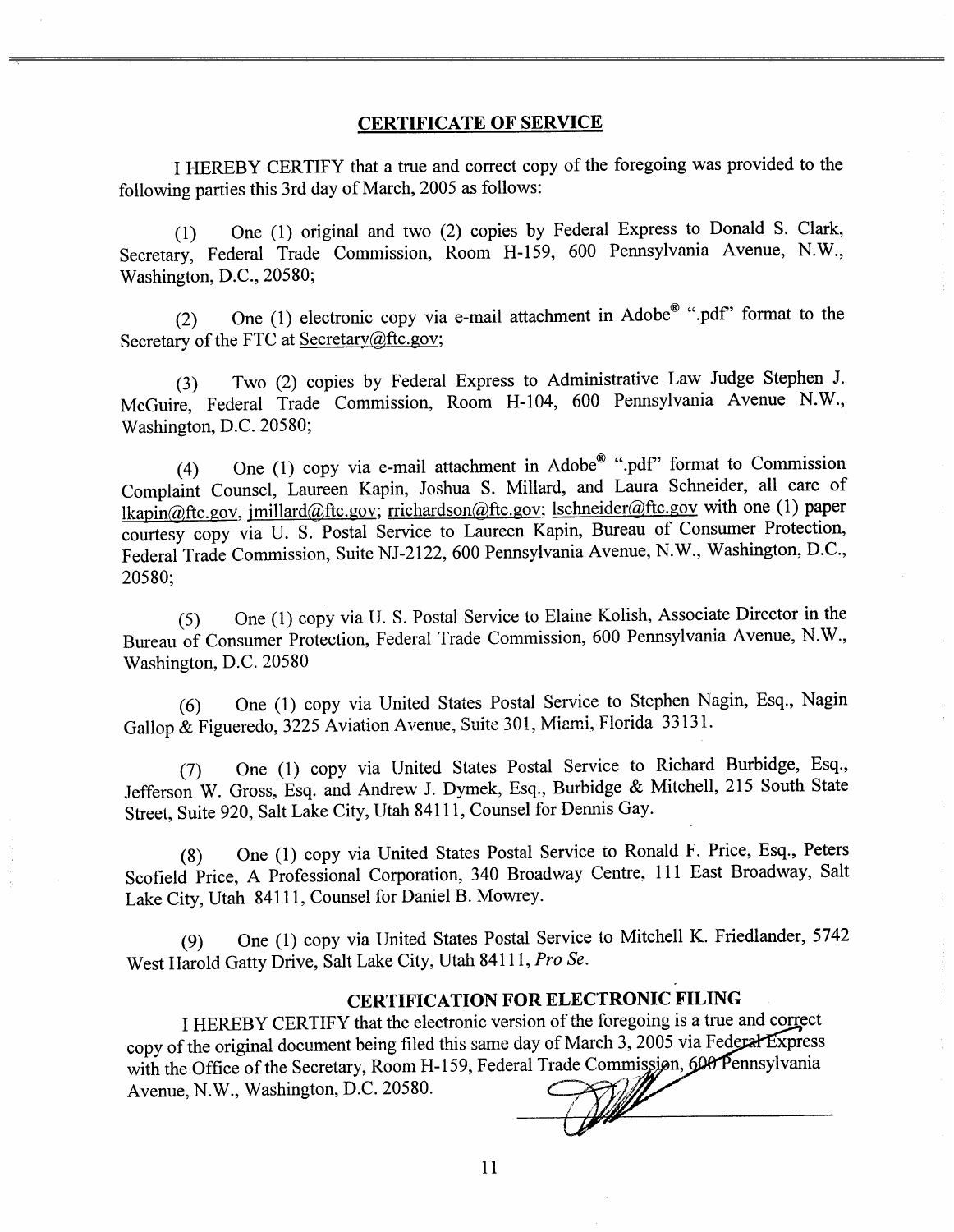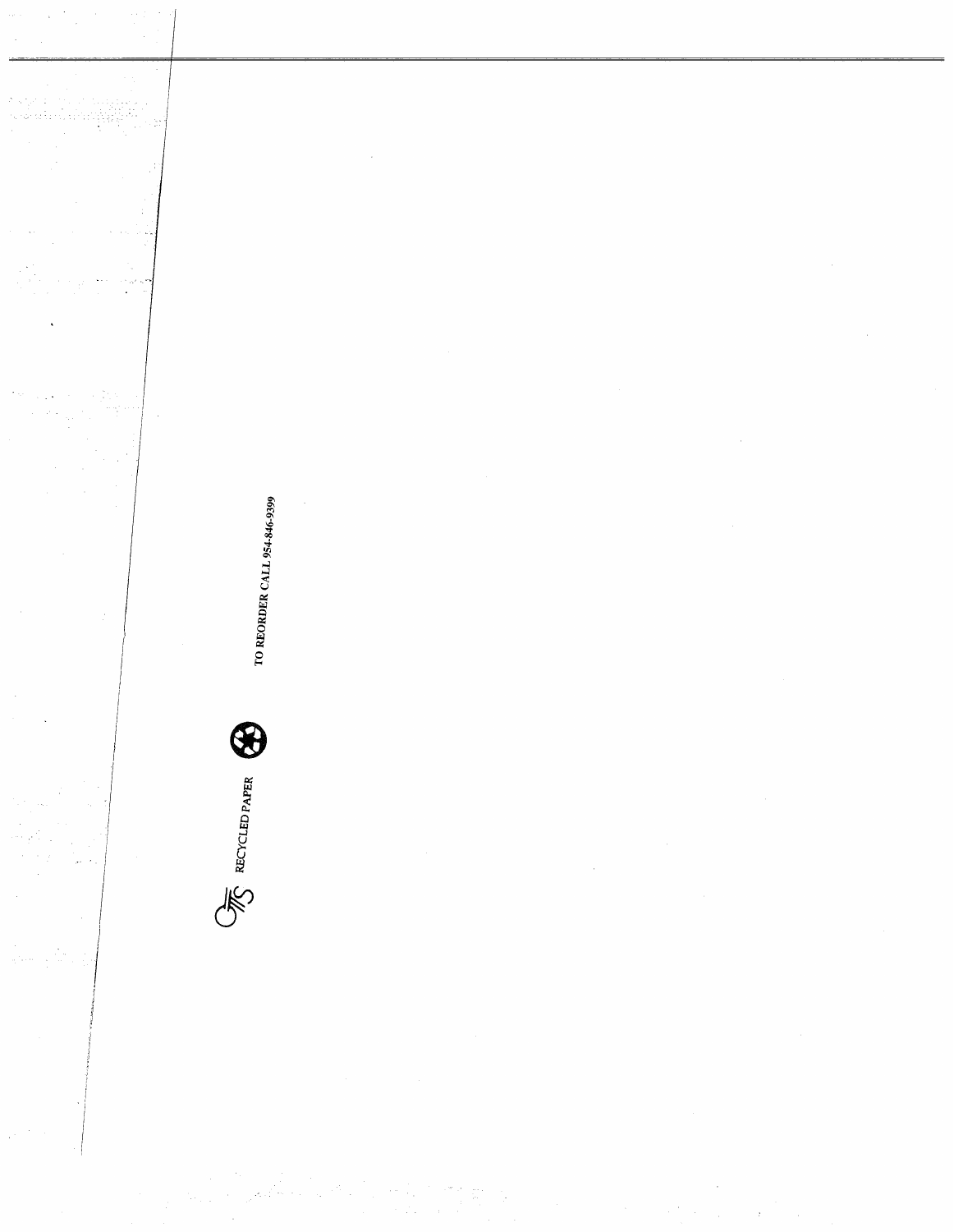# FEDERAL TRADE COMMISSION

Privacy Policy for FTC Website



Page I of 1

# Sample Log File Entry Collected for Statistical Purposes

ww. companyname. com - - (29/Jun/2000: 13:36:21 -0400) GET /bcp/menu-auto. htm HTTP/1. 0" 200 16245 http://WW.ftc.gov/ftc/consumer.htm Mozilla/4.72 (en) (Win95; U)"

ww.companyname.com (or 123.456.78.90) - This is the host name (or IP address) associated with the requestor (visitor). In this case (. com), the requestor is coming from a commercial address. Depending on the requestor's method of network connection, the host name (or IP address) may or may not identify a specific computer. Connections via many Internet Service Providers assign different IP addresses for each session Internet Service Providers assign different IP addresses for each session, so the host name identifies only the ISP. The host name (or IP address) will identify a specific computer  $\frac{1}{2}$ computer has a fixed IP address.

[29/Jun/2000:13:36:21 -0400] - This is the date and time of the request.

GET /bcp/menu-auto.htm HTTP/1.0" - This is the location of the requested file

**200** - This is the status code  $(200 = OK)$ . In this instance the request was filled.

**16245** - This is the file size (in bytes) of the requested file.

"http://www.ftc.gov/ftc/consumer.htm" - This indicates the last site (or page) the visitor visited, i.e., the site/page that referenced (linked to) the requested file.

"Mozilla/4.72 [en] (Win95; U)" -- This identifies the type of browser software (Netscape 4.72) used to access the page. This information tells the server what design parameters to use in constructing thc page. This entry also indicates the visitor was using Windows 95 operating system.

Contact Us | Search | Complaint Form | FOIA | Privacy | Site Map | Home

Last Updated: Thursday, June 29, 2000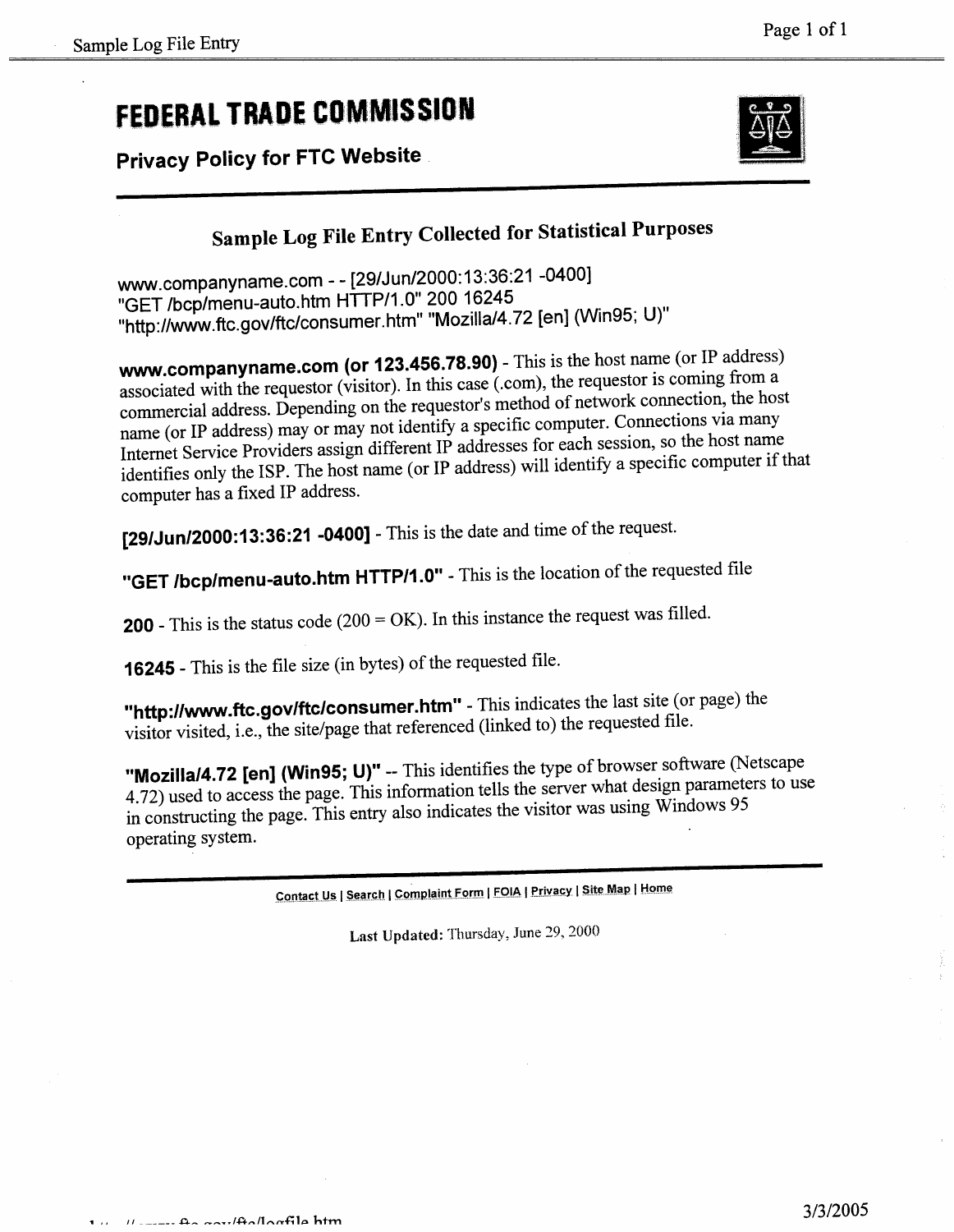

 $\bar{z}$ 

 $\hat{\boldsymbol{\theta}}$ 

t.<br>C

TO REORDER CALL 954-846-9399

i,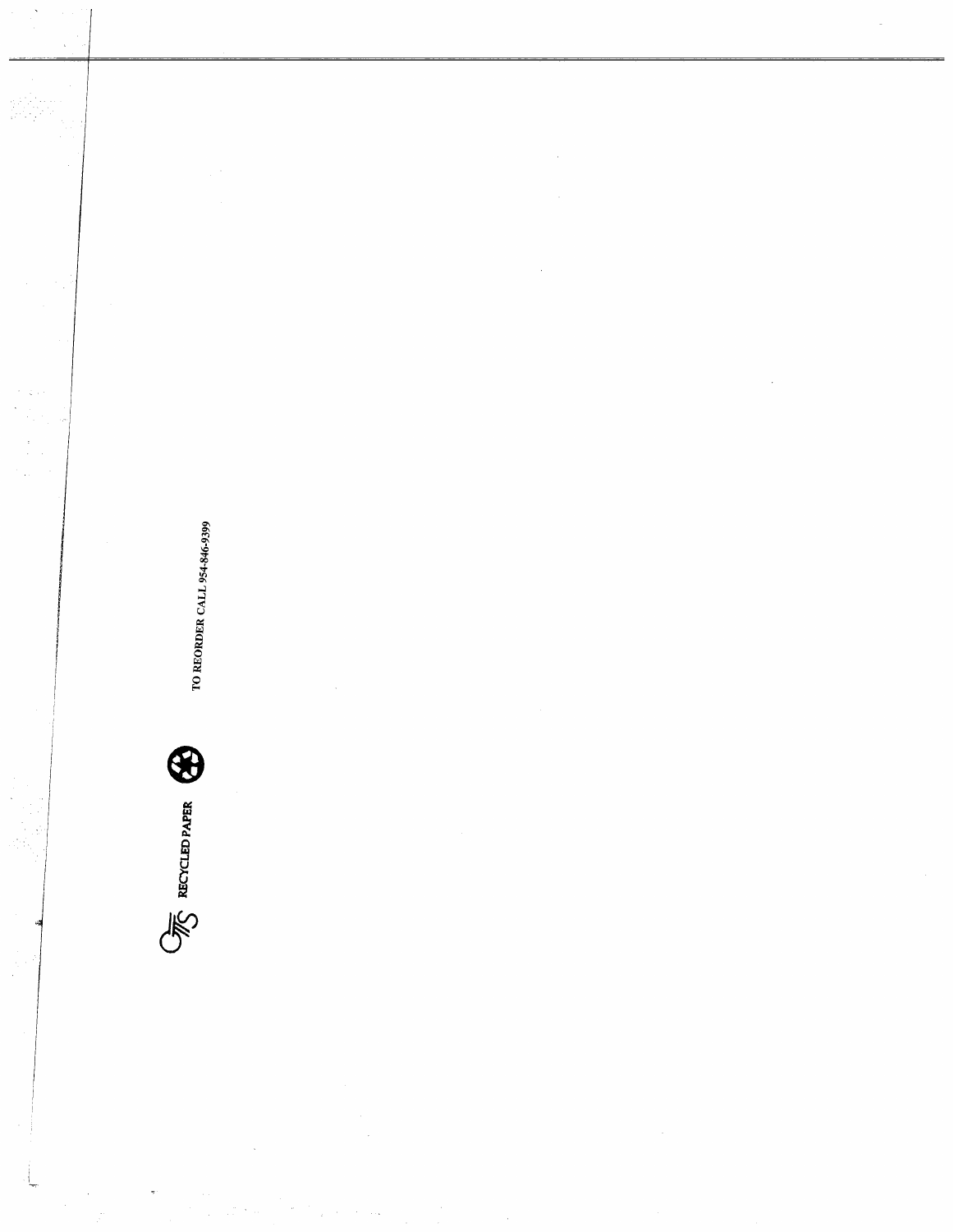### UNITED STATES OF AMERICA FEDERAL TRADE COMMISSION

| In the Matter of                                           |  |
|------------------------------------------------------------|--|
| DURA LUBE CORPORATION.<br>AMERICAN DIRECT MARKETING, INC., |  |
| HOWE LABORATORIES, INC.,                                   |  |
| CRESCENT MANUFACTURING, INC.,                              |  |
| NATIONAL COMMUNICATIONS CORPORATION                        |  |
| THE MEDIA GROUP, INC.,<br>corporations, and                |  |
| HERMAN S. HOWARD, and                                      |  |
| SCOTT HOWARD,<br>individually and as officers              |  |
| of the corporations.                                       |  |

 $\epsilon$ 

Docket No. 9292

# ORDER ON REQUESTS FOR IN CAMERA TREATMENT

#### $\mathbf{L}$

Before the Court is Respondents' Application for  $In$  Camera Treatment, filed December 17, 1999. In this motion, Respondents request in camera treatment of (1) the "in camera" version of Complaint Counsel's Motion for Partial Summary Decision, Memorandum in Support thereof, and supporting exhibits, filed December 7, 1999; and (2) portions of Respondents' Opposition to the Motion for Partial Summary Decision and supporting exhibits, filed December 23, 1999. In an earlier pleading, Respondents' Request to Reply, Reply in Support of Motion to Exclude Witnesses and Request for In Camera Treatment of Complaint Counsel's Opposition, filed December 6, 1999, Respondents requested in camera treatment of materials contained in Complaint Counsel's Opposition to Respondent's Motion to Exclude Witnesses, filed December 3, 1999.

In the pretrial conferences in the intant case, the parties have been advised to comply with the procedures for requesting in camera treatment of materials to be submitted in pleadings. In addition, the parties have previously been instructed in the Order on Respondents' Motion to Exclude Witnesses, December 8, 1999:

Under the Commission's Rules of Practice, confidential material does not become "in camera' material until the Administrative Law Judge has granted it in camera status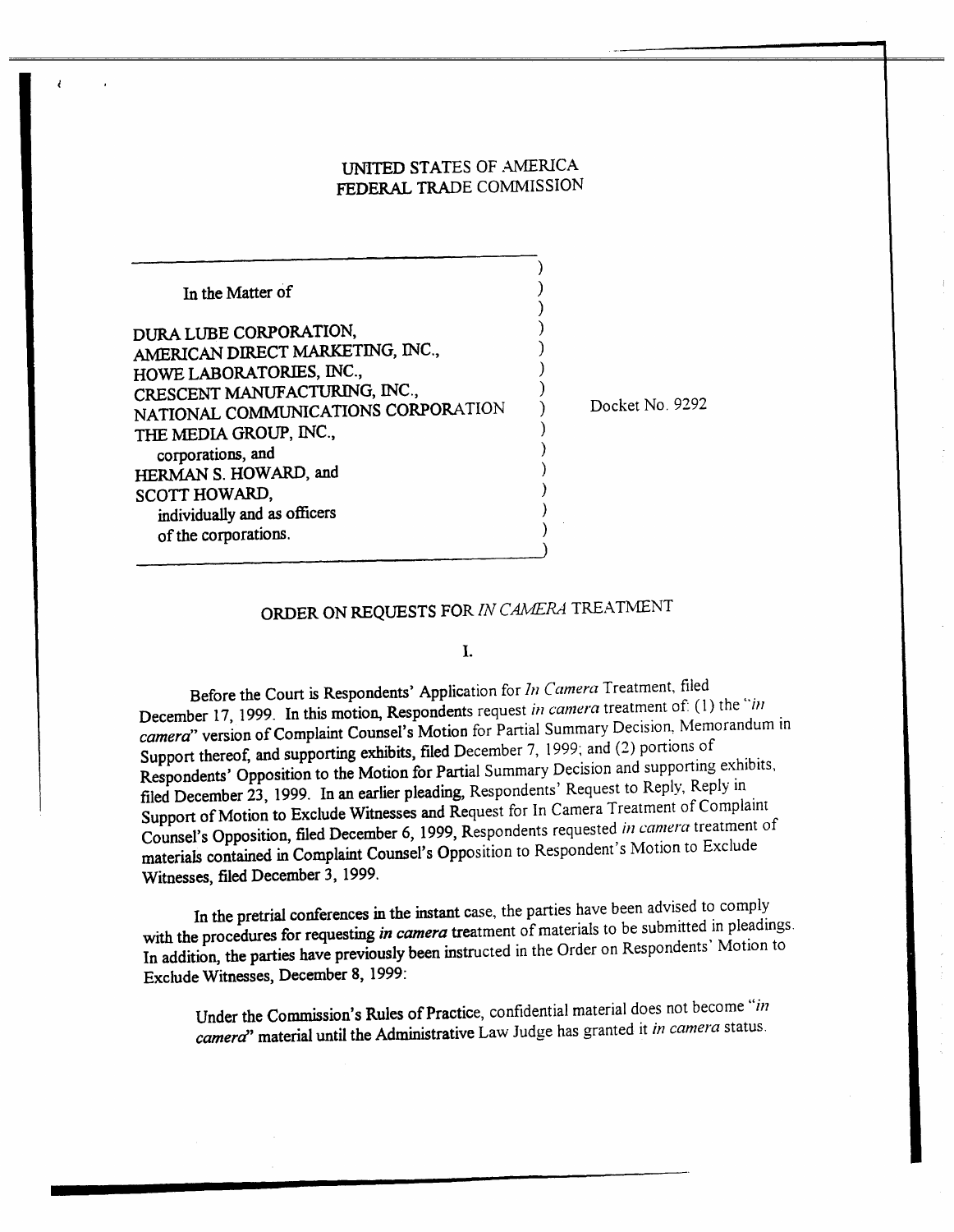Commission Rule 3.45. The Pretrial Scheduling Order sets forth procedures which counsel must follow for confidential material to be granted in camera status

According to Respondents, Complaint Counsel failed to provide Respondents with notice that Complait Counsel intended to fie or introduce Respondents' confidential materials prior to filing Complaint Counsel's Opposition to Respondents' Motion to Exclude Witnesses and its Motion for Partial Summary Decision. Despite Complaint Counsel's failure to follow the procedures contained in the Pretrial Scheduling Order, Respondents have attempted to comply with the Pretrial Scheduling Order by filing the pending Respondents' Application for In Camera Treatment. However, in order for Respondents' Application for In Camera Treatment to be considered, Respondents must strictly comply with the Commission's rules on in camera treatment.

Because Respondents' pending requests do not comply with the Commission's express rules on in camera treatment, they are DENIED WITHOUT PREJUDICE, as described herein.

IT.

Pursuant to Commission Rule 3.45(b):

[t]he Administrative Law Judge may order material, or portions thereof, offered into evidence  $\ldots$  to be placed in camera on a finding that their public disclosure will likely result in a clearly defined, serious injury to the person, partnership or corporation requesting their in camera treatment.. . No material. . may be witheld from the public record unless it falls within the scope of an order issued in accordance with this section, stating the date on which in camera treatment will expire, and including: (1) A description of the material; (2) A statement of the reasons for granting in camera treatment: and (3) A statement of the reasons for the date on which in camera treatment will expire.

16 C.F.R. § 3.45(b). Though the language of Rule 3.45(b) literally applies to information "offered into evidence," Rule 3.45(d) requires that "[p]arties shall not disclose information that has been granted in camera status pursuant to  $\S 3.45(b)$  in the public version of proposed findings, briefs, or other documents."  $16$  C.F.R. § 3.45(d).

Respondents' Application for In Camera Treatment fails to specifically identify or describe the material for which they seek in camera treatment, fails to provide evidence to support reasons for granting materials in camera treatment, and fails to distinguish between material for which indeterminate in camera treatment is sought versus material for which in *camera* treatment for a specific time frame should be sought. A blanket in camera order for an entire pleading will not be granted. An application for in camera treatment should describe the materials for which *in camera* treatment is sought, provide reasons for granting such materials *in* materials